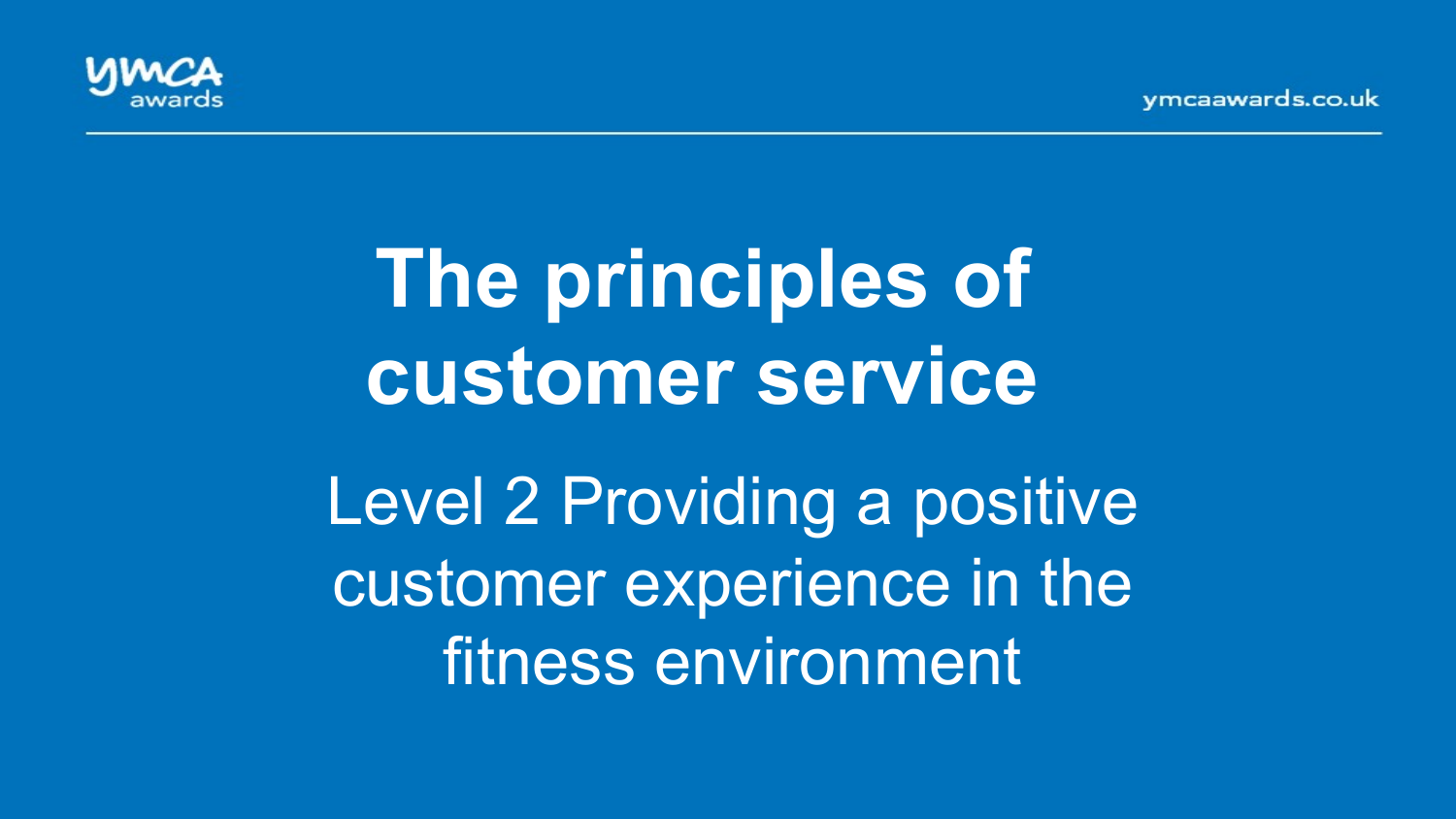

#### Learning outcomes

By the end of this session you will be able to:

- $-$  Describe the personal attributes required to display a high level of customer service in an exercise environment
- $-$  Identify the ways in which an exercise and fitness instructor could present themselves in a professional and approachable manner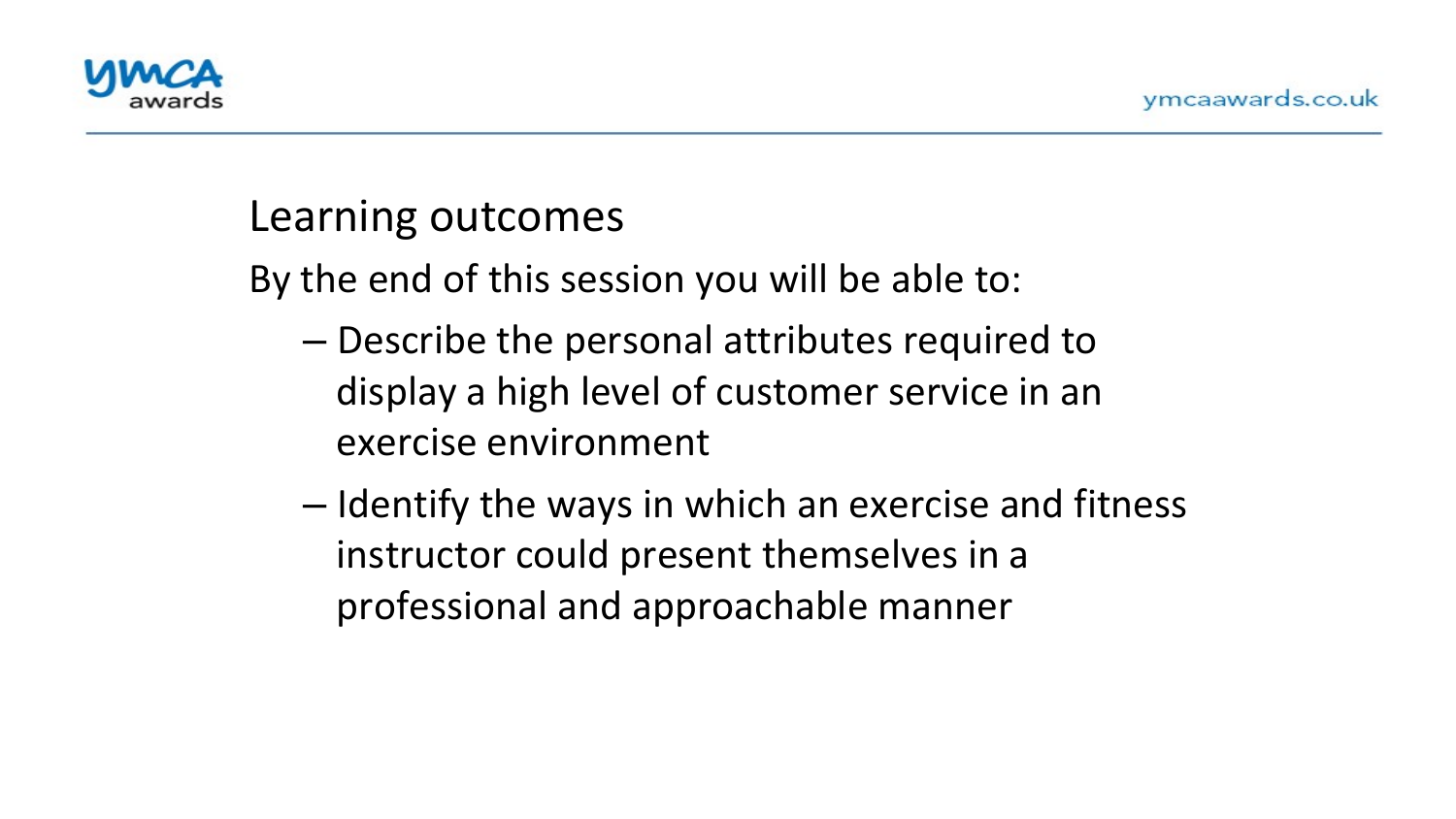

#### Learning outcomes

By the end of this session you will be able to:

- $-$  Describe how an exercise and fitness instructor could contribute to improving customer retention
- $-$  Explain how to influence a 'customer journey' in an exercise environment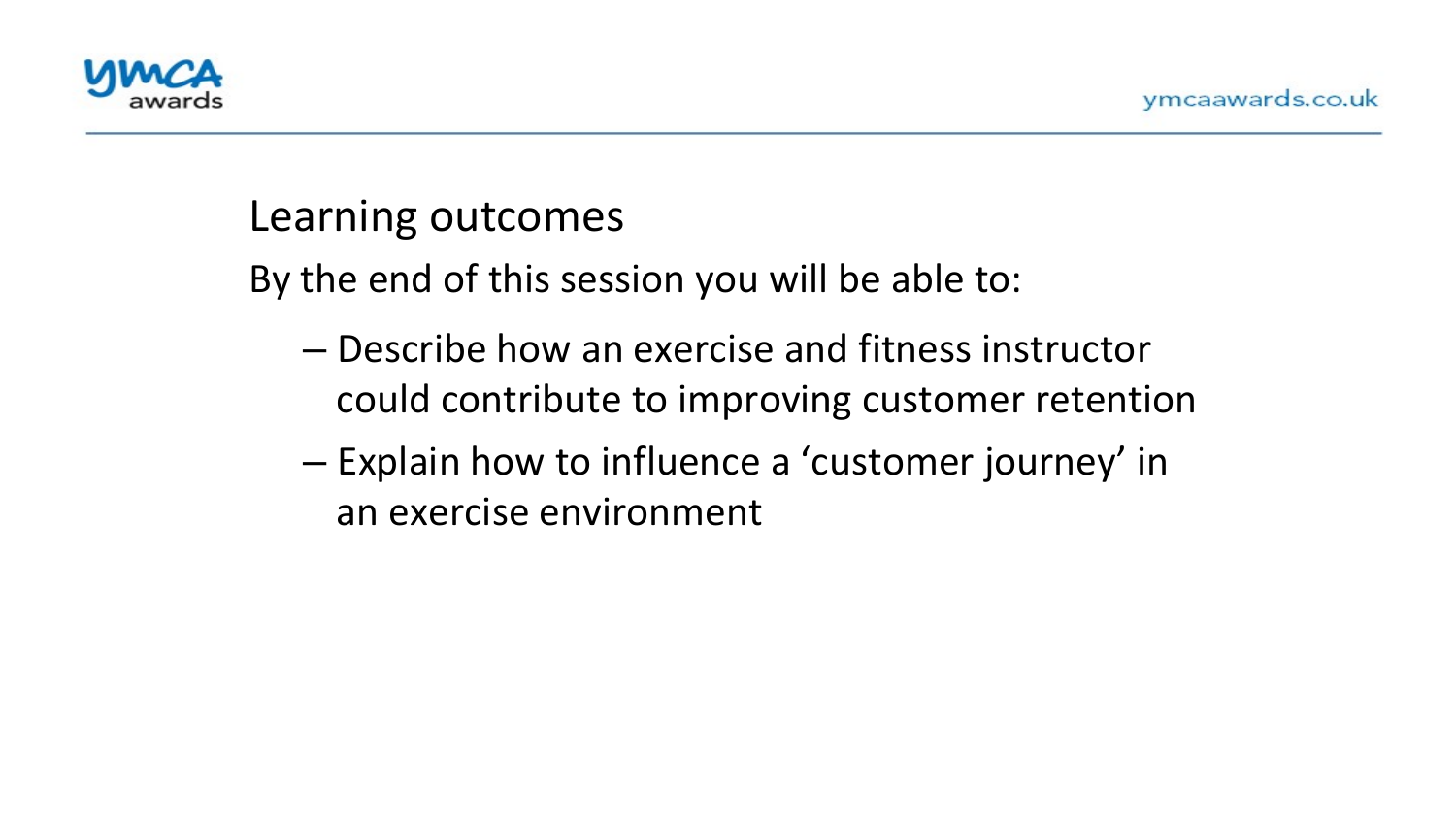

# Skills and qualities for customer service

- Clean, neat and tidy appearance
- Wearing the appropriate clothing (uniform, name badge)
- Good personal hygiene rules
- Positive attitude
- Confidence
- Ability to approach customers and be approachable
- Polite/courteous
- Being genuinely interested in the customer
- Customer focus
- Natural empathy
- Desire to help
- Kind and considerate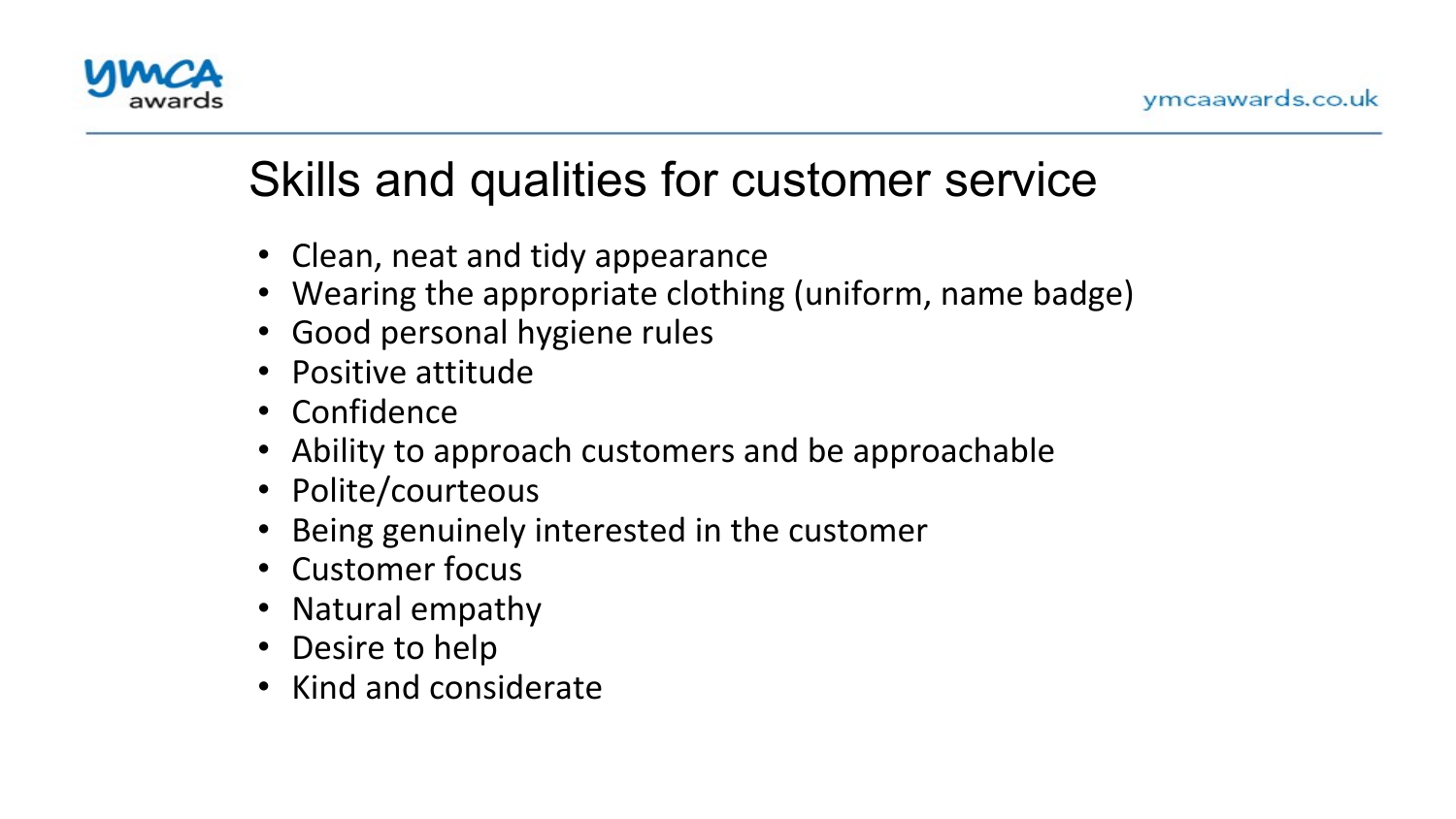

# Skills and qualities for customer service

- Positive body language and mannerisms
- Effective communication skills (verbal, non-verbal, listening skills, questioning)
- Treating customers with respect, fairness and honesty
- Professional behaviour not chewing gum or chatting to other staff
- Problem solving skills
- Caring about customers' problems
- Keeping calm even when a customer is angry
- Organisational skills
- Team working skills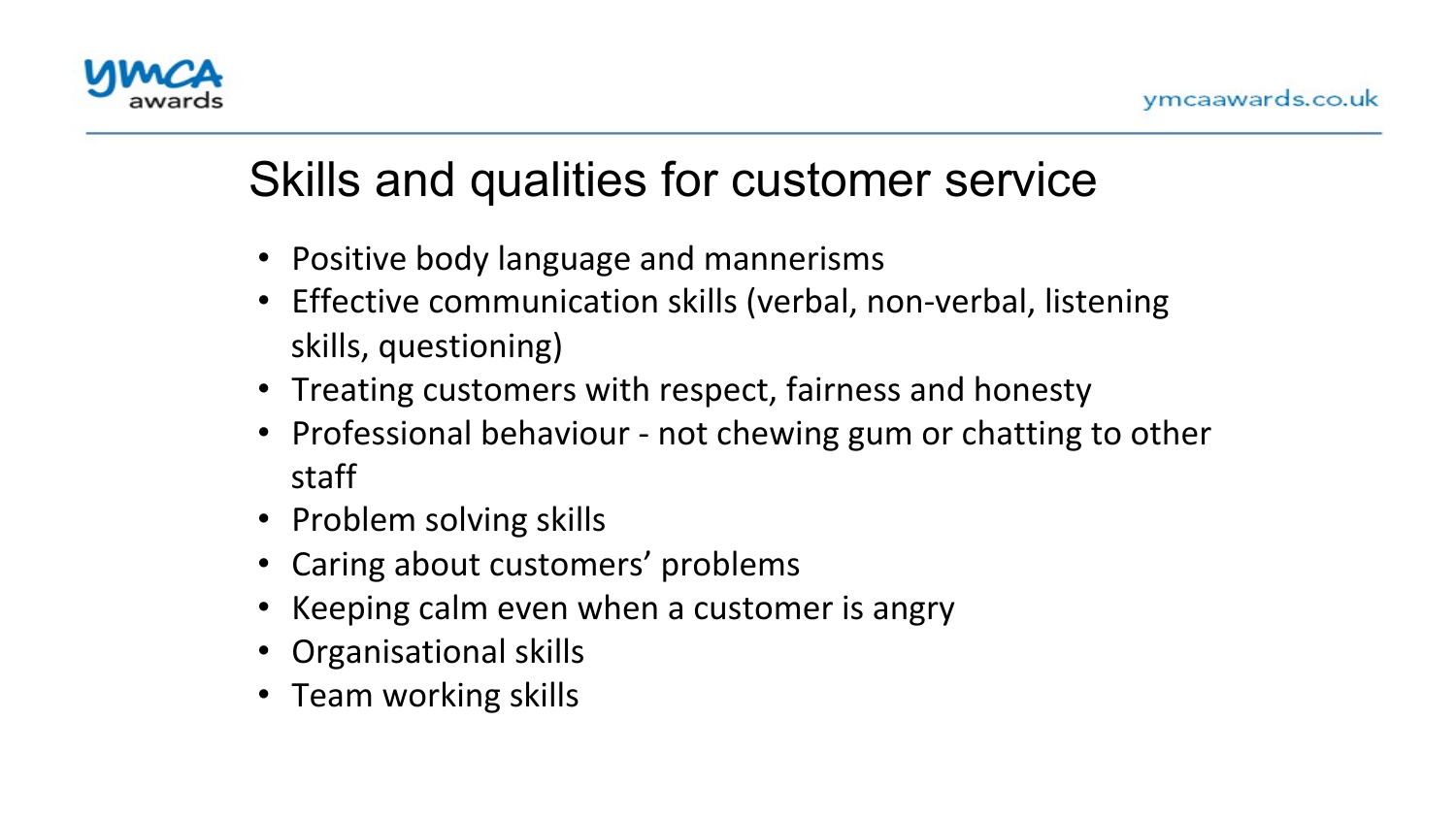

## Retention of customers

Some important aspects of an instructor's role for retention include:

- How you communicate with customers
- Responding to customers within an appropriate timescale
- Showing the customer that they are important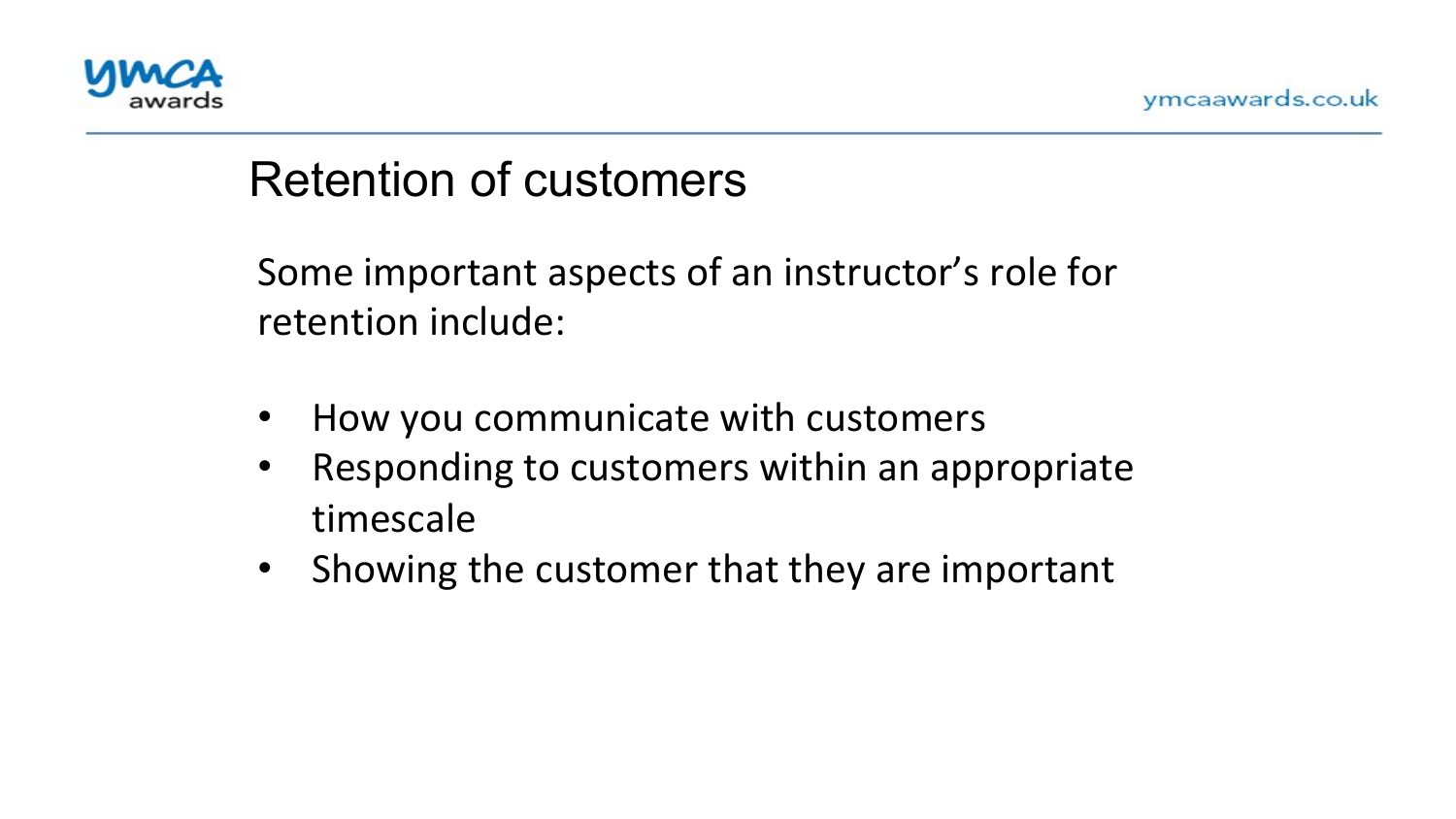

#### Retention of customers

Instructors can:

- Plan walk arounds and talk to every customer
- Find out something that you did not know about your customers
- Follow up customer progress after gym inductions (book a review/call/message) to find out how they are doing
- Send out personal invitations to events, gym challenges etc.
- Send out special offers and loyalty incentives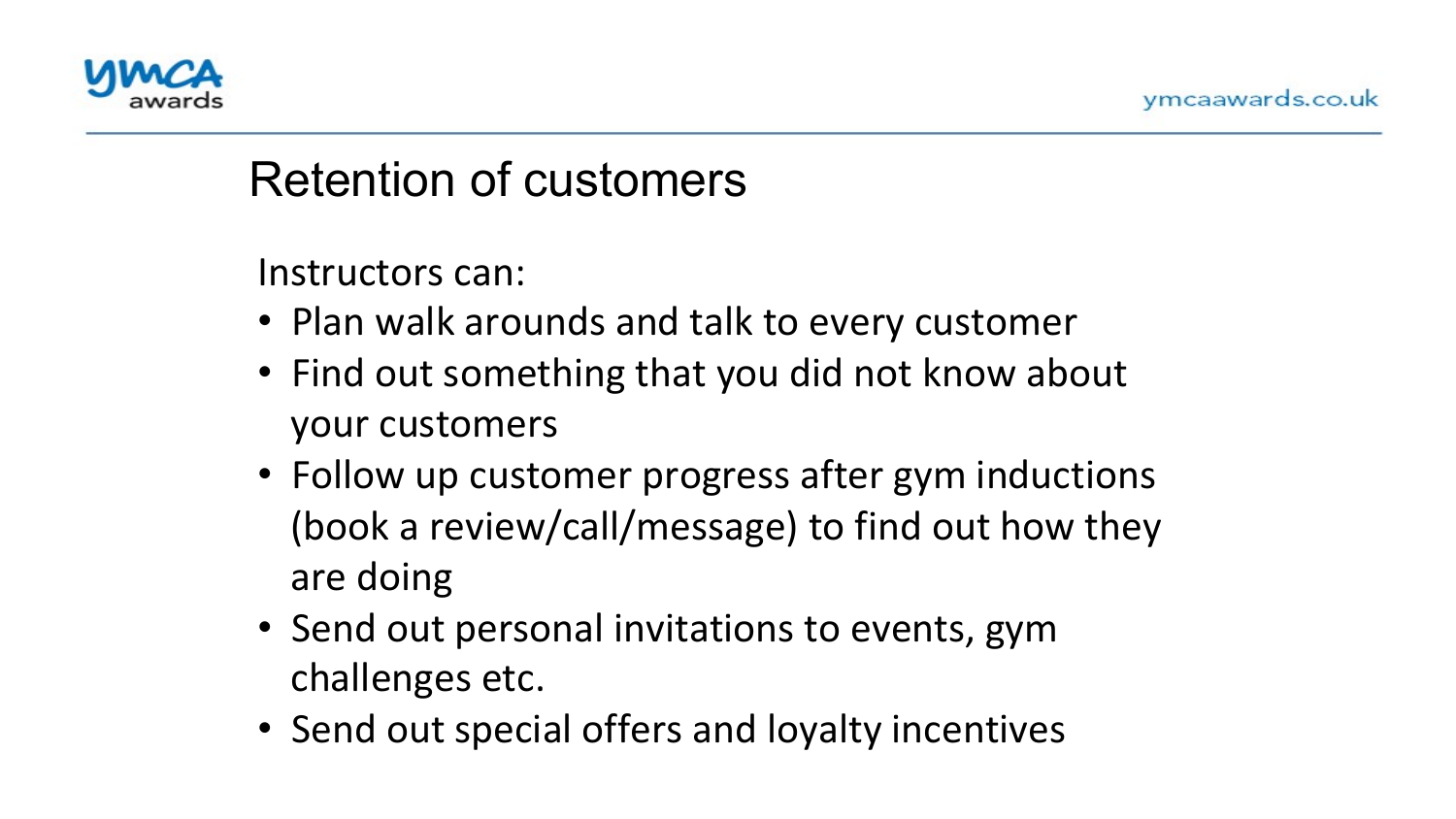

## Examples of retention strategies

- Frequent communications calendar keeping in touch with customers using texts, emails, letters, events, phone calls, 'thank you' messages, special offers, follow-up
- Cards or notes with a personal touch
- Delivering higher than expected levels of service
- Being dedicated to customer satisfaction
- Providing immediate responses to any issues
- Going above and beyond expectations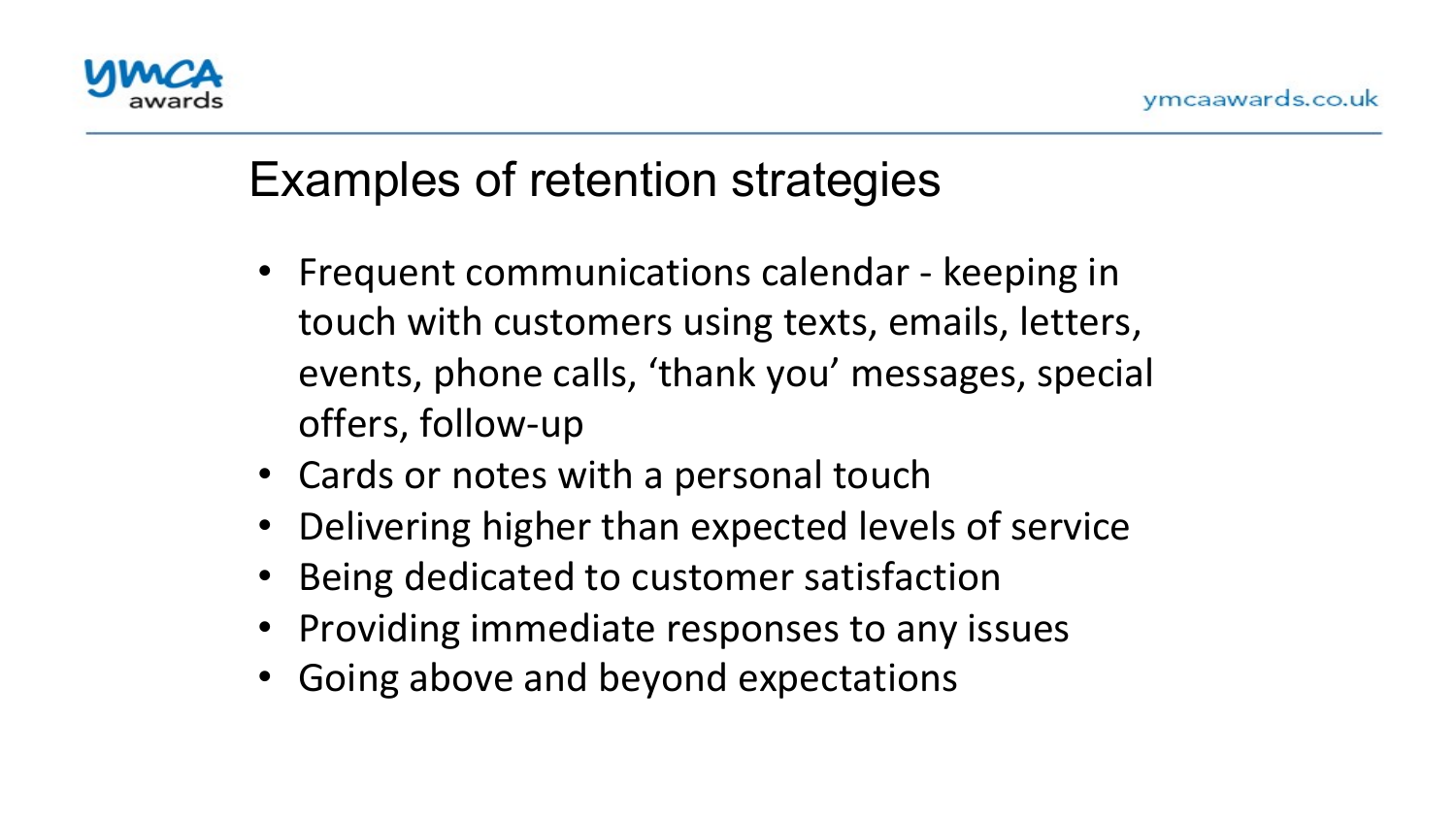

# The 'customer journey'

The customer journey is the stages a customer travels through in their relationship with a specific brand or organisation

Also called the 'customer experience' or the 'customer engagement cycle'

e.g. a customer may look at the organisation's website and may telephone to find out more information or just pop in

By looking at what the customer experiences at each individual touch point within an organisation, it is possible to pinpoint where improvements to customer service can be made